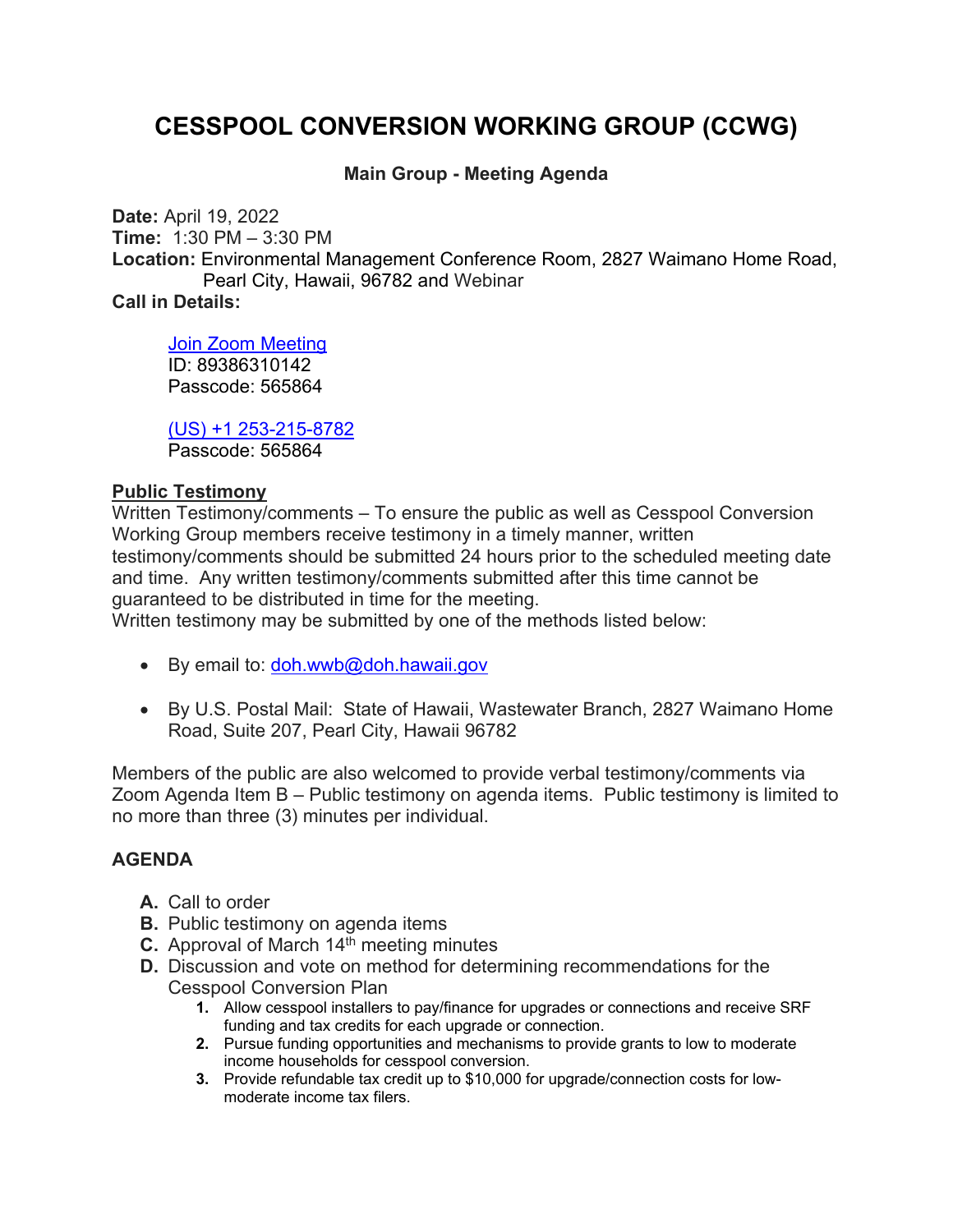- **4.** Research and develop a bill to create long-term, low-interest financing for homeowners who have bad credit or can't afford the cost of conversion similar to the Property Assessed Clean Energy Model (PACE) where debt is tied to the property, not the owner.
- **5.** Provide financial support for the Work-4-Water proposal (workforce training). W4W has received \$1M from congressional earmark and could use matching funding.
- **6.** Create a one stop shop for homeowners to check on available financing options for cesspool conversion for their specific property and financial needs.
- **7.** Allocation of Federal Infrastructure Investment and Jobs Act (IIJA) funds for County's to implement cesspool conversion including options for onsite replacement, connection to sewer and creation of new utility districts with cluster systems.
- **8.** Have the State authorize Counties to charge a fee of up to \$10/month to cesspool owners, with revenue going to special fund to support grants for low-moderate income upgrades/connections.
- **9.** Research the creation of special assessment districts in areas with large amounts of cesspools to help fund needed wastewater infrastructure.
- **10.** Have Counties identify and develop local grant, loan and financing programs to support cesspool conversion for low-moderate income households.
- **11.** Identify mechanisms and increase funding to improve personnel capacity at the state level to apply for Federal loans/grants.
- **12.** Allow cesspools to dispose gray water when non-flushing toilets are used in a home.
- **13.** Research nutrient reduction rules for kitchen sink disposal water.
- **14.** Evaluate and streamline the regulatory framework (HAR 11-62, Plumbing Codes) around the cesspool conversion process to make it easier to convert. Link to policy reforms.
- **15.** Research and recommend a homeowners seller's disclosure law for cesspools.
- **16.** Create groundwater quality/threshold criteria for use by DOH to evaluate and measure pollution, guide decision-makers, and inform residents when improvements are made from conversion processes.
- **17.** Develop a public facing webpage that is easy to interact with and provides resources to homeowners and professionals in the wastewater field.
- **18.** Identify funding and resources to develop a comprehensive outreach plan for cesspool conversions that educates homeowners on conversion options and resources.
- **19.** Evaluate community capacity to install advanced onsite treatment systems. What knowledge, attitudes, and behaviors do they have in relation to OWTS pollution, operation and maintenance.
- **20.** Explore the use of a structured decision-making (SDM) process evaluated by Babcock et al. (2019) in upcountry Maui. The SDM process is based in decision theory and risk analysis and defined as a "collaborative process for decision-making that combines analytical methods from ecology and decision science with facilitation/negotiation and social psychology to develop rigorous, inclusive, and transparent solutions."
- **21.** Provide citizens education and examples of the tangible benefits realized by upgrading cesspools and reducing pollution.
- **22.** Create clear and updated timelines for cesspool conversion based upon priority zone.
- **23.** Update timelines for cesspool conversions with Priority 1& 2 converted by 2030 and Priority 3 by 2040.
- **24.** Move up the deadline for cesspool conversions for a subset of the cesspools that are in the highest priority areas.
- **25.** Evaluate the capacity to convert cesspools (financing, materials, contractors, designers) and set reasonable benchmarks for # cesspool conversions/year. Re-evaluate benchmarks as capacity increases over time.
- **26.** Require by 2035 cesspool upgrade or sewer connection if located within 500 feet of shoreline, perennial stream, or wetland, or within a drinking water SWP zone, with financial assistance from State for low and moderate income (refundable tax credit and/or grants).
- **27.** Mandate point-of-sale cesspool conversions within a set amount of time from the property transfer.